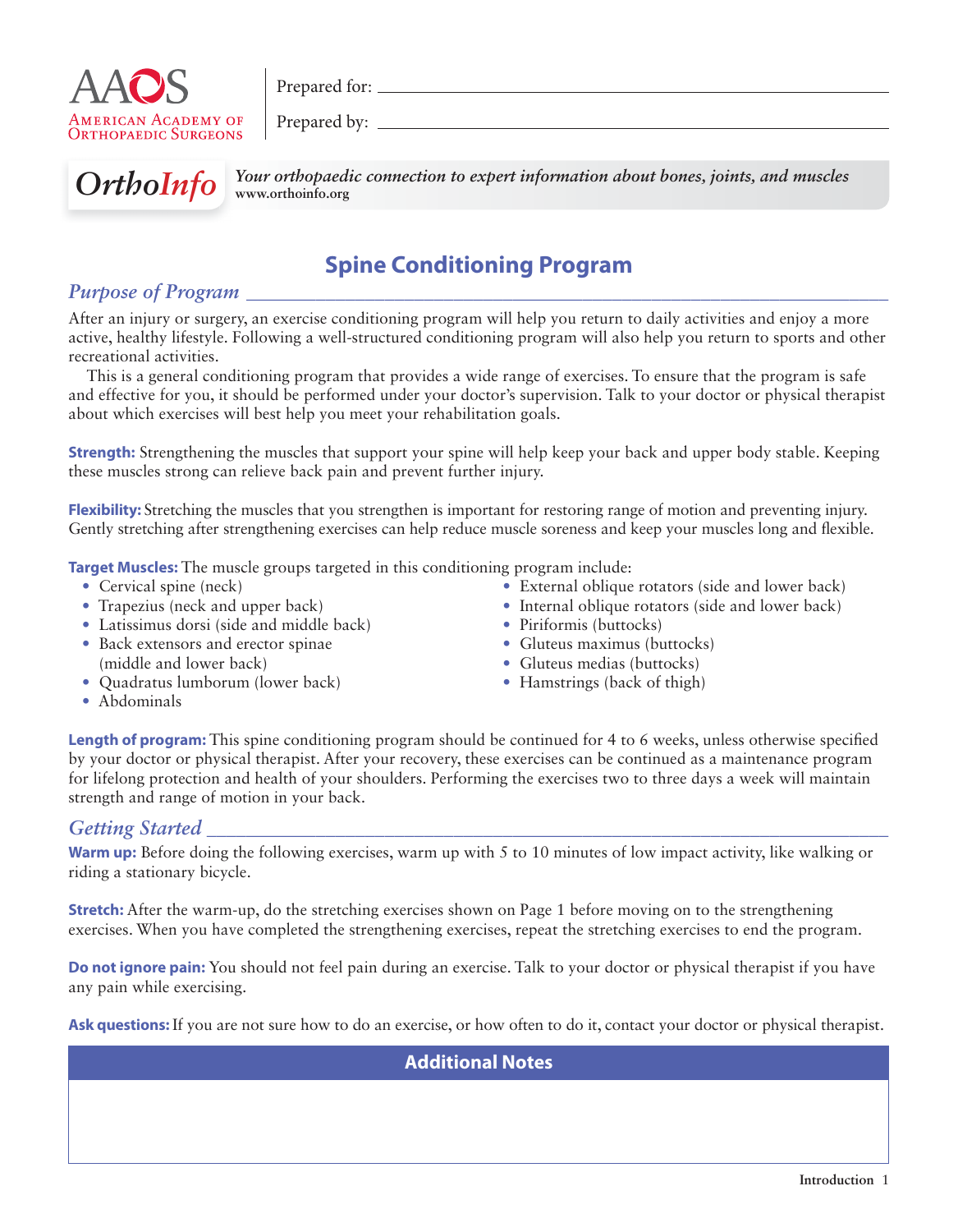## **Spine Conditioning Program STRETCHING EXERCISES**

### *1. Head Rolls \_\_\_\_\_\_\_\_\_\_\_\_\_\_\_\_\_\_\_\_\_\_\_\_\_\_\_\_\_\_\_\_\_\_\_\_\_\_\_\_\_\_\_\_\_\_\_\_\_\_\_\_\_\_\_\_\_\_\_\_\_\_\_\_\_\_\_\_\_\_\_*

| <b>Repetitions</b> |  |
|--------------------|--|
| 3 sets of 3        |  |

**Main muscles worked:** Cervical spine muscles, trapezius You should feel this stretch all around your neck and into your upper back

**Days per week**

Daily

#### **Step-by-step directions**

- Sit in a chair or stand with your weight evenly distributed on both feet.
- Gently bring your chin toward your chest.
- Roll your head to the right and turn so that your ear is over your shoulder (1). Hold for 5 seconds.

**Equipment needed:** None

- Gently roll your head back toward your chest and to the left. Turn your head so that your ear is over your left shoulder (2). Hold for 5 seconds.
- Slowly roll your head back and in a clockwise circle three times (3).
- Reverse directions and slow roll your head in a counterclockwise circle three times (4).

**Tip** Do not shrug your shoulders up during this exercise.



### *2. Kneeling Back Extension \_\_\_\_\_\_\_\_\_\_\_\_\_\_\_\_\_\_\_\_\_\_\_\_\_\_\_\_\_\_\_\_\_\_\_\_\_\_\_\_\_\_\_\_\_\_\_\_\_\_\_\_\_\_\_\_\_\_\_*

| <b>Repetitions</b> | Main muscles worked: Quadratus lumborum, erector spinae             |
|--------------------|---------------------------------------------------------------------|
| 10                 | You should feel this stretch in your lower back and your abdominals |
|                    | <b>Equipment needed: None</b>                                       |
| Days per week      |                                                                     |
| Daily              |                                                                     |

#### **Step-by-step directions**

- Begin on your hands and knees with your shoulders positioned over your hands.
- Rock forward onto your arms, round your shoulders and allow your low back to drop toward the floor. Hold for 5 seconds.
- Rock backward and sit your buttocks as close to your heels as possible. Extend your arms and hold for 5 seconds.

**Tip** Look down on the floor to keep your neck in alignment with your spine.



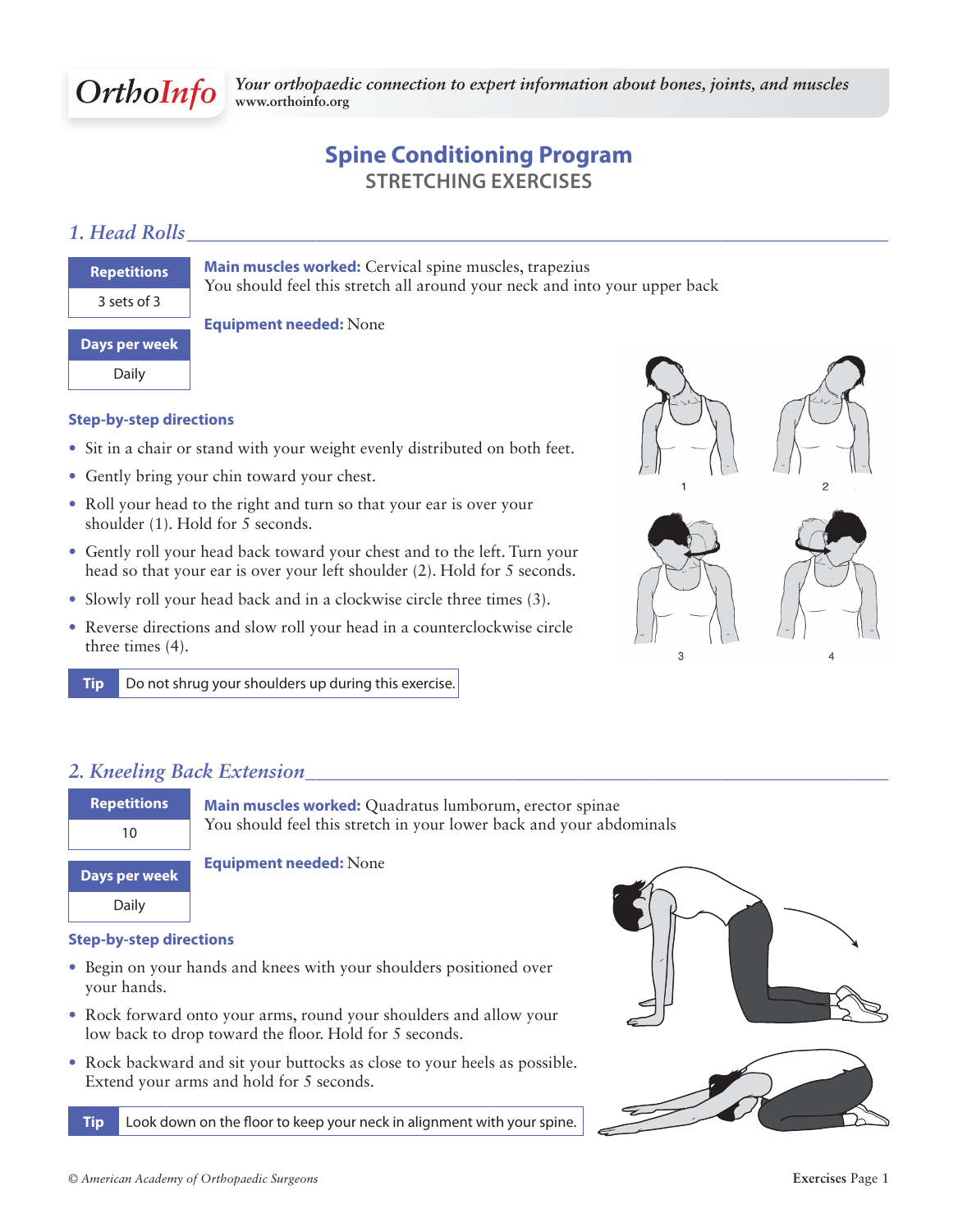

## **Spine Conditioning Program STRETCHING EXERCISES**

### *3. Sitting Rotation Stretch \_\_\_\_\_\_\_\_\_\_\_\_\_\_\_\_\_\_\_\_\_\_\_\_\_\_\_\_\_\_\_\_\_\_\_\_\_\_\_\_\_\_\_\_\_\_\_\_\_\_\_\_\_\_\_\_\_\_\_\_*

### **Repetitions** 2 sets of 4

**Main muscles worked:** Piriformis, external oblique rotators, internal oblique rotators You should feel this stretch in your buttocks, as well as at your sides

**Days per week**

Daily

#### **Step-by-step directions**

• Sit on the floor with both legs straight out in front of you. Cross one leg over the other.

**Equipment needed:** None

- Slowly twist toward your bent leg, putting your hand behind you for support.
- Place your opposite arm on the side of your bent thigh and use it to help you twist further.
- Look over your shoulder and hold the stretch for 30 seconds. Slowly come back to center.
- Repeat on the other side. Repeat the entire sequence 4 times.

**Tip** Sit up tall and keep your sit bones pressed into the floor throughout the stretch.

### *4. Modi ed Seat Side Straddle \_\_\_\_\_\_\_\_\_\_\_\_\_\_\_\_\_\_\_\_\_\_\_\_\_\_\_\_\_\_\_\_\_\_\_\_\_\_\_\_\_\_\_\_\_\_\_\_\_\_\_\_\_\_\_\_*

**Main muscles worked:** Hamstrings, extensor muscles, erector spinae You should feel this stretch in the back of your thighs and into your lower and middle back **Equipment needed:** None **Repetitions** 10 each side **Days per week** Daily

#### **Step-by-step directions**

- Sit on the floor with one leg extended to the side and the other leg bent.
- Keep your back straight and bend from your hips toward the foot of your straight leg. Reach your hands toward your toes and hold for 5 seconds.
- Slowly round your spine and bring your hands to your shin or ankle. Bring your head down as close to your knee as possible.
- Hold for 30 seconds and then relax for 30 seconds.
- Repeat on the other side. Repeat the sequence 10 times.

**Tip** Keep your extended leg straight as you bring your head down.



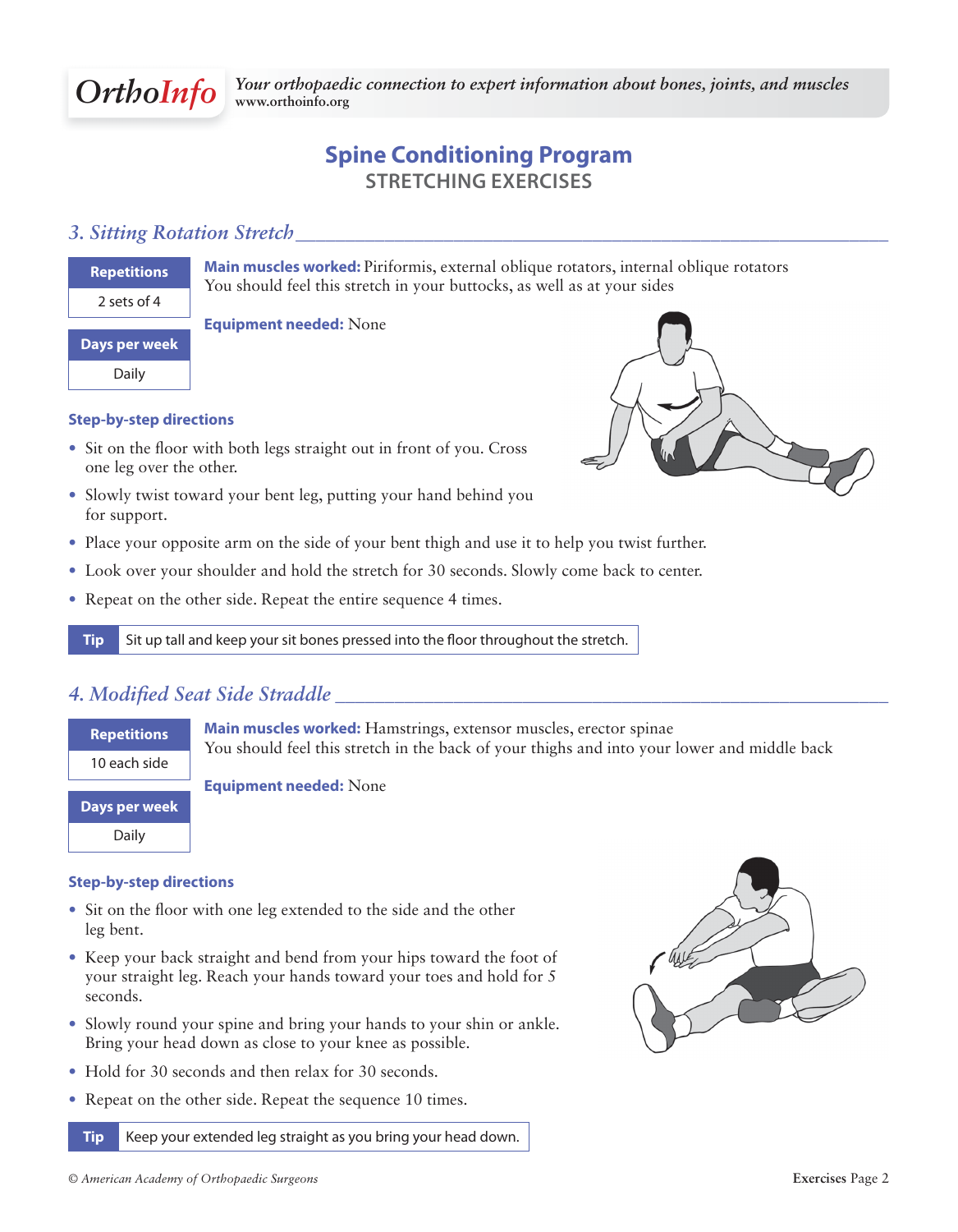

## **Spine Conditioning Program STRETCHING EXERCISES**

### *5. Knee to Chest*

| <b>Repetitions</b> |
|--------------------|
| 3 sets of 10       |

**Main muscles worked:** Quadratus lumborum

You should feel this stretch in your lower back, as well as in the front of your hip and inner thigh

**Days per week**

Daily

#### **Step-by-step directions**

- Lie on your back on the floor.
- Lift one leg and bring your knee toward your chest. Grasp your knee or shin and pull your leg in as far as it will go.

**Equipment needed:** None

- Tighten your abdominals and press your spine to the floor. Hold for 5 seconds.
- Repeat on the other side, then pull both legs in together. Repeat the sequence 10 times.

**Tip** Keep your spine aligned to the floor throughout the sequence.

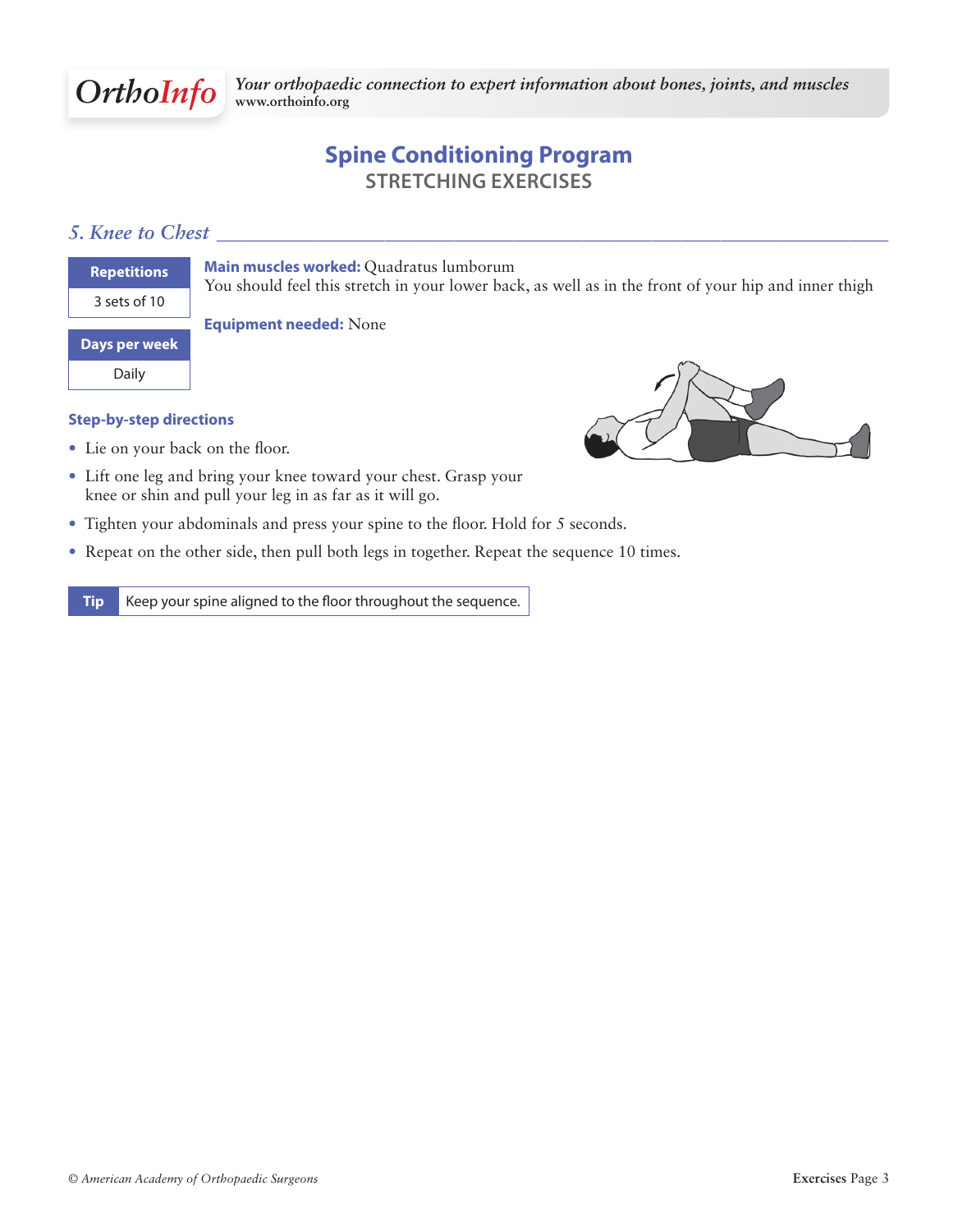## **Spine Conditioning Program STRENGTHENING EXERCISES**

### *6. Bird Dog \_\_\_\_\_\_\_\_\_\_\_\_\_\_\_\_\_\_\_\_\_\_\_\_\_\_\_\_\_\_\_\_\_\_\_\_\_\_\_\_\_\_\_\_\_\_\_\_\_\_\_\_\_\_\_\_\_\_\_\_\_\_\_\_\_\_\_\_\_\_\_\_*

| <b>Repetitions</b> |
|--------------------|
| 5                  |
| Days per week      |
| Daily              |

**Main muscles worked:** Back extensors, erector spinae, gluteal muscles You should feel this exercise in your lower back and into your buttocks

#### **Equipment needed:** None



#### **Step-by-step directions**

- Begin on your hands and knees with your shoulders positioned over your hands and your hips directly over your knees.
- Tighten your abdominal muscles and raise one arm straight out to shoulder-height and level with your body. Hold until you feel balanced.
- Slowly lift and extend the opposite leg straight out from your hip.
- Tighten the muscles in your buttocks and thigh, and hold this position for 15 seconds.
- Slowly return to the start position and repeat with the opposite arm and leg.

**Tip** Keep your stomach muscles tight and your back flat to stay balanced.

### *7. Plank \_\_\_\_\_\_\_\_\_\_\_\_\_\_\_\_\_\_\_\_\_\_\_\_\_\_\_\_\_\_\_\_\_\_\_\_\_\_\_\_\_\_\_\_\_\_\_\_\_\_\_\_\_\_\_\_\_\_\_\_\_\_\_\_\_\_\_\_\_\_\_\_\_\_\_*

| <b>Repetitions</b> |
|--------------------|
| 5                  |
| Days per week      |
| Dailv              |

 **Main muscles worked:** Back extensors, erector spinae, quadratus lumborum, abdominals You should feel this exercise in your middle to lower back, abdominals, and gluteal muscles

**Equipment needed:** None

#### **Step-by-step directions**

- Lie on your stomach with your forearms on the floor and your elbows directly below your shoulders.
- Tighten your abdominal muscles and lift your hips off of the floor.
- Squeeze your gluteal muscles and lift your knees off of the floor.
- Keep your body straight and hold for 30 seconds. If you cannot hold this position, bring your knees back to the floor and hold with just your hips lifted.
- Slowly return to the start position and rest 30 seconds. Repeat.

**Tip** Do not let your pelvis sag toward the floor. Keep your stomach muscles tight.

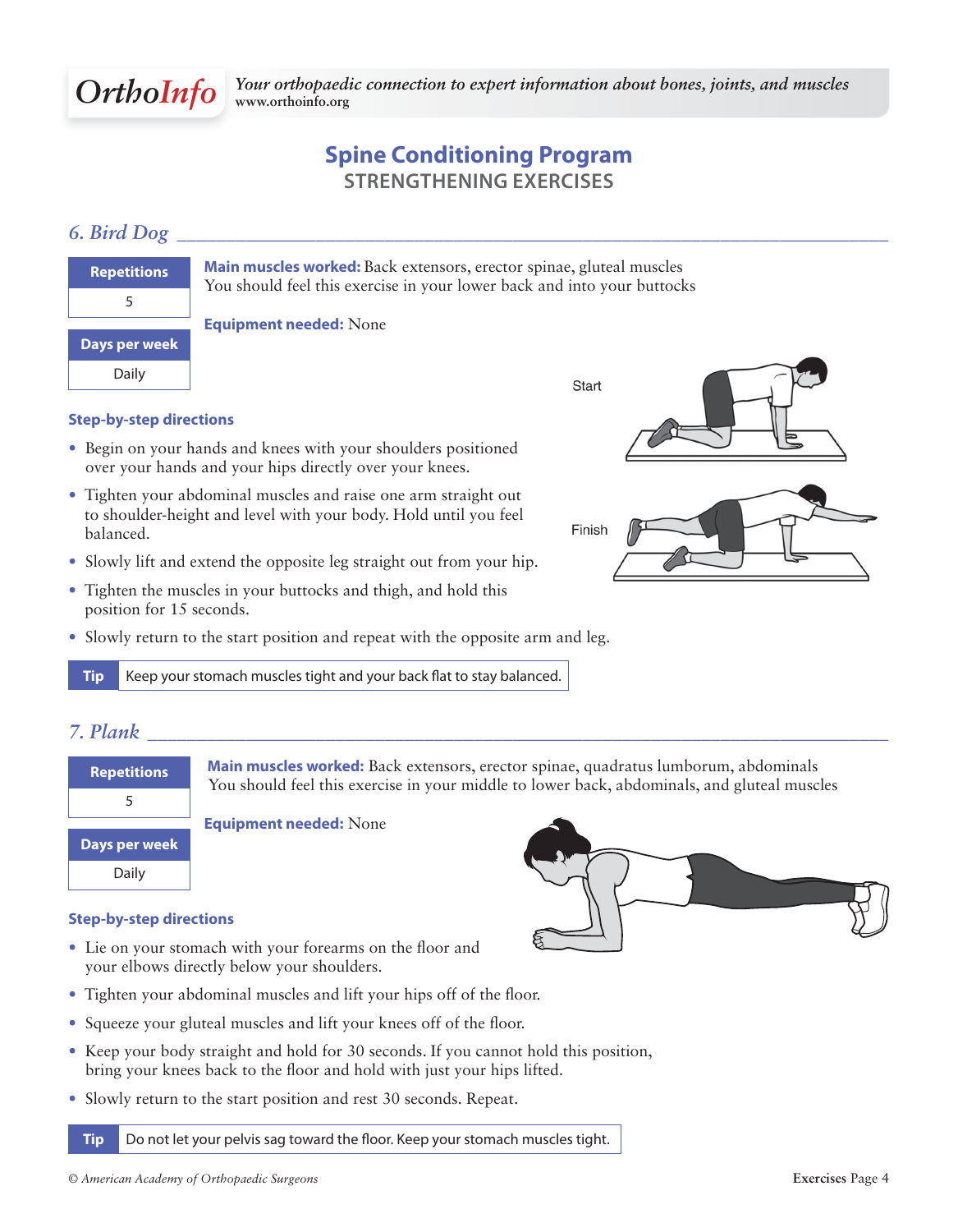## **Spine Conditioning Program STRENGTHENING EXERCISES**

### *8. Modified Side Plank <i>Plank Plank Plank Plank Plank Plank Plank Plank Plank Plank Plank Plank Plank* **<b>***Plank Plank Plank Plank Plank Plank* **<b>***Plank*

| <b>Repetitions</b> |
|--------------------|
| 5                  |
|                    |
| Days per week      |
| Daily              |

**Main muscles worked:** Quadratus lumborum, external oblique rotators, internal oblique rotators You should feel this exercise in your lower back, waist, and abdominals

#### **Equipment needed:** None

#### **Step-by-step directions**

- Lie on your side on the floor with your bottom leg slightly bent and top leg straight. Your elbow should be directly under your shoulder with your forearm extended on the floor in front of you.
- Tighten your abdominal muscles and raise your hip off of the floor.
- If you can, straighten your bottom leg and lift your knee off of the floor as shown.
- Keep your body straight and hold this position for 15 seconds.
- Slowly return to the start position and repeat on the other side.

**Tip** Keep neck in alignment with your spine and do not shrug your shoulder up to your ear.

### *9. Hip Bridge \_\_\_\_\_\_\_\_\_\_\_\_\_\_\_\_\_\_\_\_\_\_\_\_\_\_\_\_\_\_\_\_\_\_\_\_\_\_\_\_\_\_\_\_\_\_\_\_\_\_\_\_\_\_\_\_\_\_\_\_\_\_\_\_\_\_\_\_\_\_\_*

| <b>Repetitions</b> | Main muscles worked: Lower back extensor, erector spinae, gluteal muscles, hamstrings<br>You should feel this exercise in your lower back, buttocks, and back of your thigh |
|--------------------|-----------------------------------------------------------------------------------------------------------------------------------------------------------------------------|
|                    |                                                                                                                                                                             |
|                    | <b>Equipment needed: None</b>                                                                                                                                               |
| Days per week      |                                                                                                                                                                             |
| Daily              |                                                                                                                                                                             |

#### **Step-by-step directions**

- Lie on your back on the floor with your arms at your sides, your knees bent, and your feet flat on the floor.
- Tighten your abdominal and gluteal muscles and lift your pelvis so that your body is in a straight line from your shoulders to your knees.
- Hold this position for 15 seconds.
- Slowly return to the start position and repeat.

**Tip** Center your weight over your shoulder blades. Do not tense up in your neck.